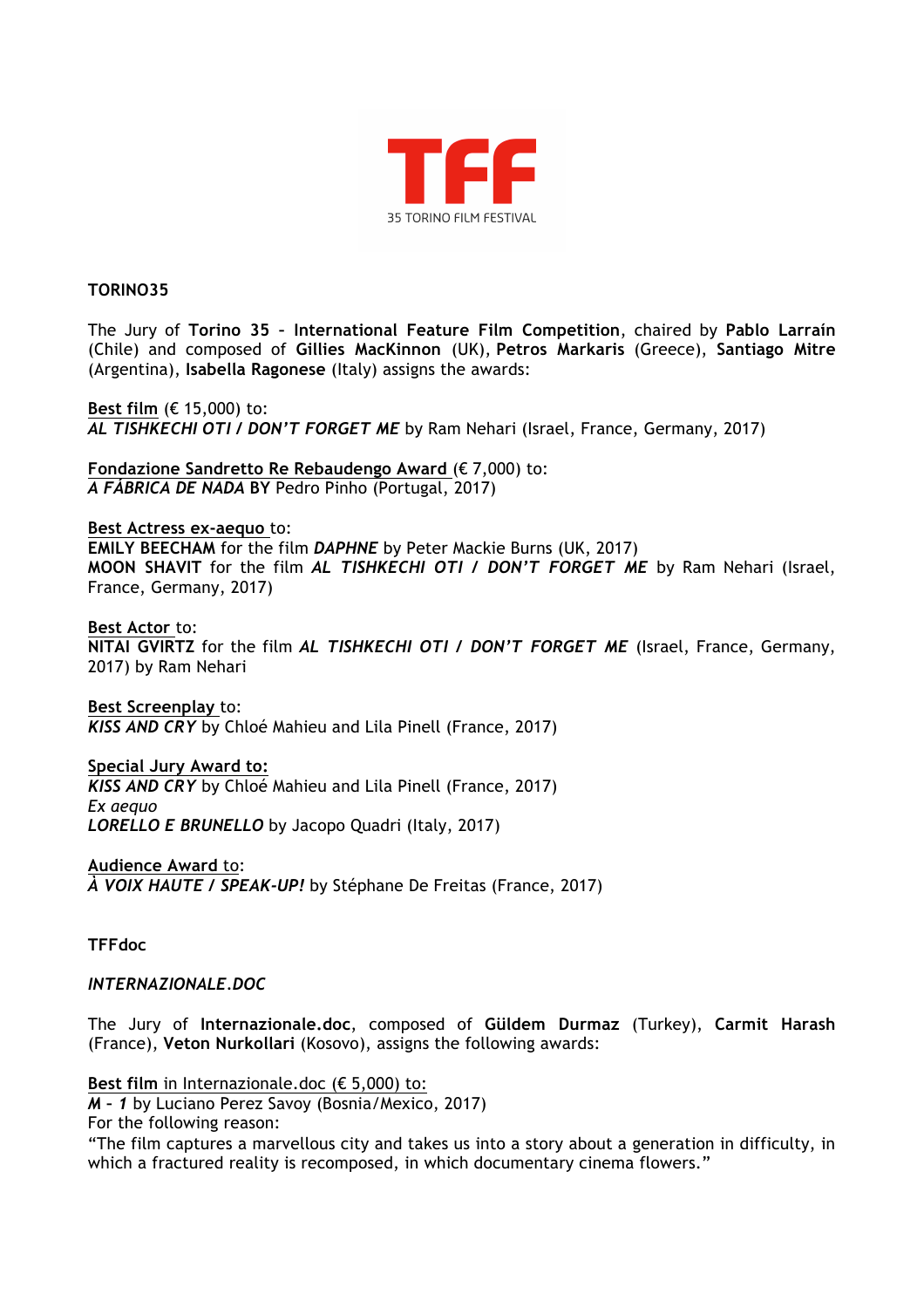**Special Jury Award** of Internazionale.doc to:

*SANS ADIEU* by Christophe Agou (France, 2017)

For the following reason:

"A work of art by a great artist whose passion for the protagonists is in total harmony with the beauty of the images, which transform cinema into a painting. A film which shows the face of the people living with dignity on the edge of our society dedicated to wellbeing."

# **ITALIANA.DOC**

The Jury of **Italiana.doc**, composed of **Ilaria Bonacossa** (Italy), **Bernd Brehmer** (Germany), **Susanna Nicchiarelli** (Italy) assigns the following awards:

**Best Film** in Italiana.doc in collaboration with Equilibra ( $\epsilon$  5,000) to:

*DIORAMA* by Demetrio Giacomelli (Italy, 2017)

For the following reason:

"For the way he personally questions our relationship with the animal world and nature, accompanying us on an emotional and psychedelic journey through contemporary society."

**Special Jury Prize** in Italiana.docto:

*TALIEN* by Elia Moutamid (Italy, 2017)

For the following reason:

"For the delicate way he has shared his family story, recounting the subtle transformations of two cultures."

# **ITALIANA.CORTI**

The Jury of Italiana.corti, composed of **Iacopo Incani, Titta Cosetta Raccagni, Virgilio Villoresi,** assigns the following awards:

### **Chicca Richelmy Award for Best Film** (€ 2,000 offered by the Associazione Chicca Richelmy) to: *IDA* by Giorgia Ruggiano (Italy, 2017)

For the following reason:

"For its balanced and sensitive reading of social and existential situations, with a gaze that is aware and never aestheticizing; intimate, touching and never rhetorical."

# **Special Jury Prize** to:

**BLUE SCREEN** by Alessandro Arfuso and Riccardo Bolo (Italy, 2017)

For the following reason:

"For its capillary research, its aesthetic power, the precision of its narrative rhythm."

# **FIPRESCI AWARD**

The Jury of the FIPRESCI (the International Federation of Film Critics) Award, composed of **Mehdi Abdollahzadeh** (Iran /Switzerland), **Marta Balaga** (Finland) and **Giovanni Ottone** (Italy), assigns the Award for Best Film to:

*THE DEATH OF STALIN* by Armando Iannucci (France, UK, 2017)